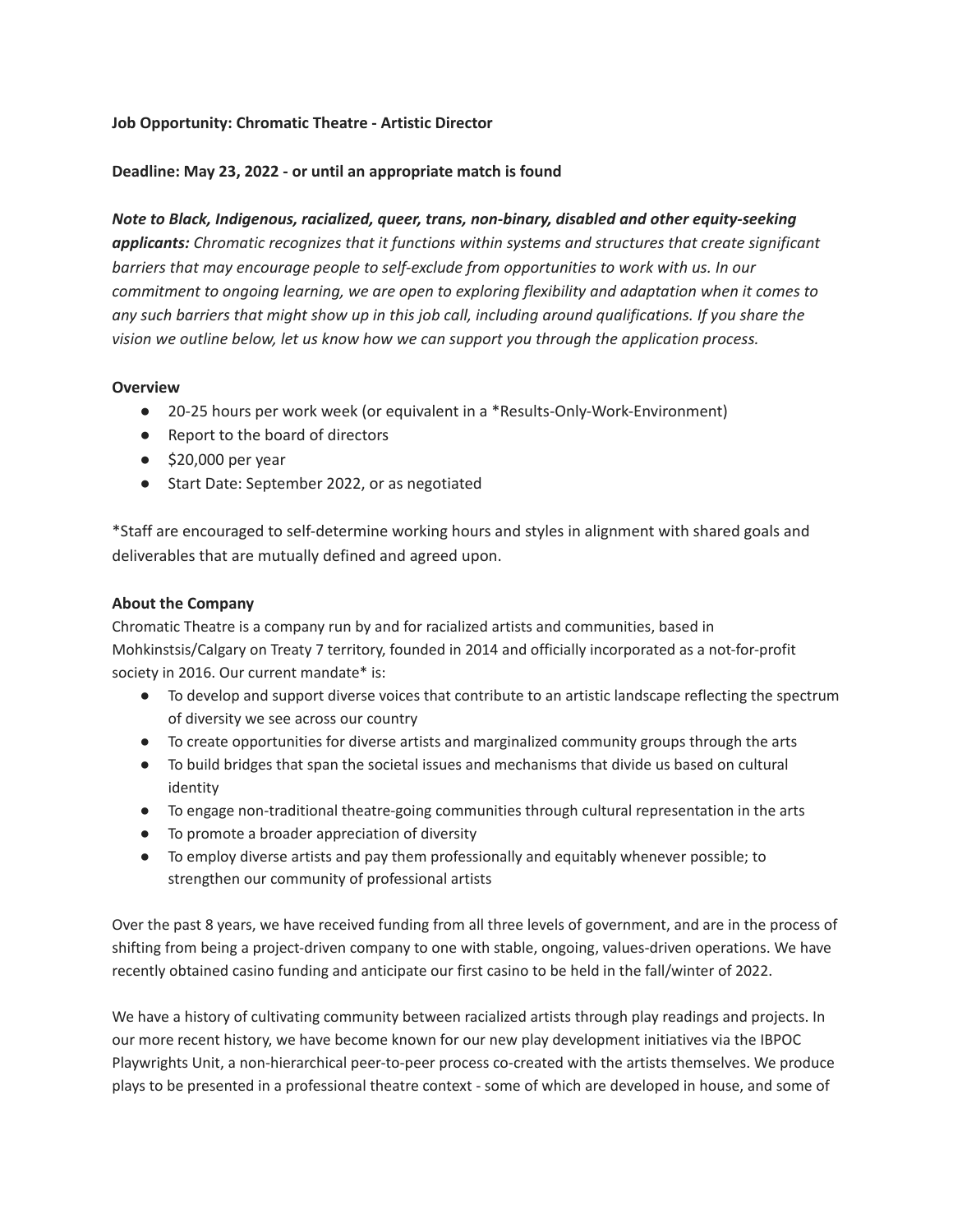which are already written. We have a history of partnering with other local organizations to allow us to create work at larger scales.

\*Note: Chromatic is currently engaged in a visioning and values exploration process, so some of this language might not reflect our current understanding of equity, diversity and inclusion, as well as an intersectional approach to anti-racism and systemic racism. We acknowledge that these discourses and their terminology are in a state of constant evolution, and that as a company currently led by racialized settlers on Indigenous Treaty 7 land we have much learning and unlearning to do alongside community.

# **About the Position**

The Artistic Director is a new paid position at Chromatic Theatre that aims to support and provide compensation for the leadership necessary for the company at its current state of growth. Chromatic Theatre is moving away from being a founder-driven organization at a unique time. We value cultivating creativity and community, and **we are looking for something that will understand the importance of leading with care, compassion, cultural-humility, and be prepared to honour the needs of our ever-shifting community with rigor, thoughtfulness and accountability**.

We envision that this position will grow into a full time position or a shared leadership position in the coming years. We are open to receiving applications from candidates at a variety of stages in their careers - including co-applicants. Our current Artistic Director Jenna has the capacity to help the job transition to the end of 2022, should that be of interest to candidates. It is important that we carry forward the positive energy and momentum of Chromatic Theatre as it transitions to its next chapter.

# **Roles & Responsibilities**

*Artistic*

- Develop and curate the creative vision for the organization
- Program productions (or co-productions) in line with our granting cycles
- Build relationships with artists and arts organizations in the city, contributing to a healthier theatre ecology
- Engage individual artists and creators across our community, providing a platform to develop and showcase their work
- Hire/contract individual artists for creative programming
- Community outreach and audience development, including the development of relationships with culturally diverse groups, 2SLGBQTIA+ communities, organizations within and outside of the arts, and people with disabilities through meaningful dialogue, creative partnerships, and attendance at public events.
- Represent the artistic side of the theatre's work at events as required
- Develop and maintain project-based budgets in alignment with overall organizational budget

### *Operational*

● Support and collaborate with two or more part-time staff members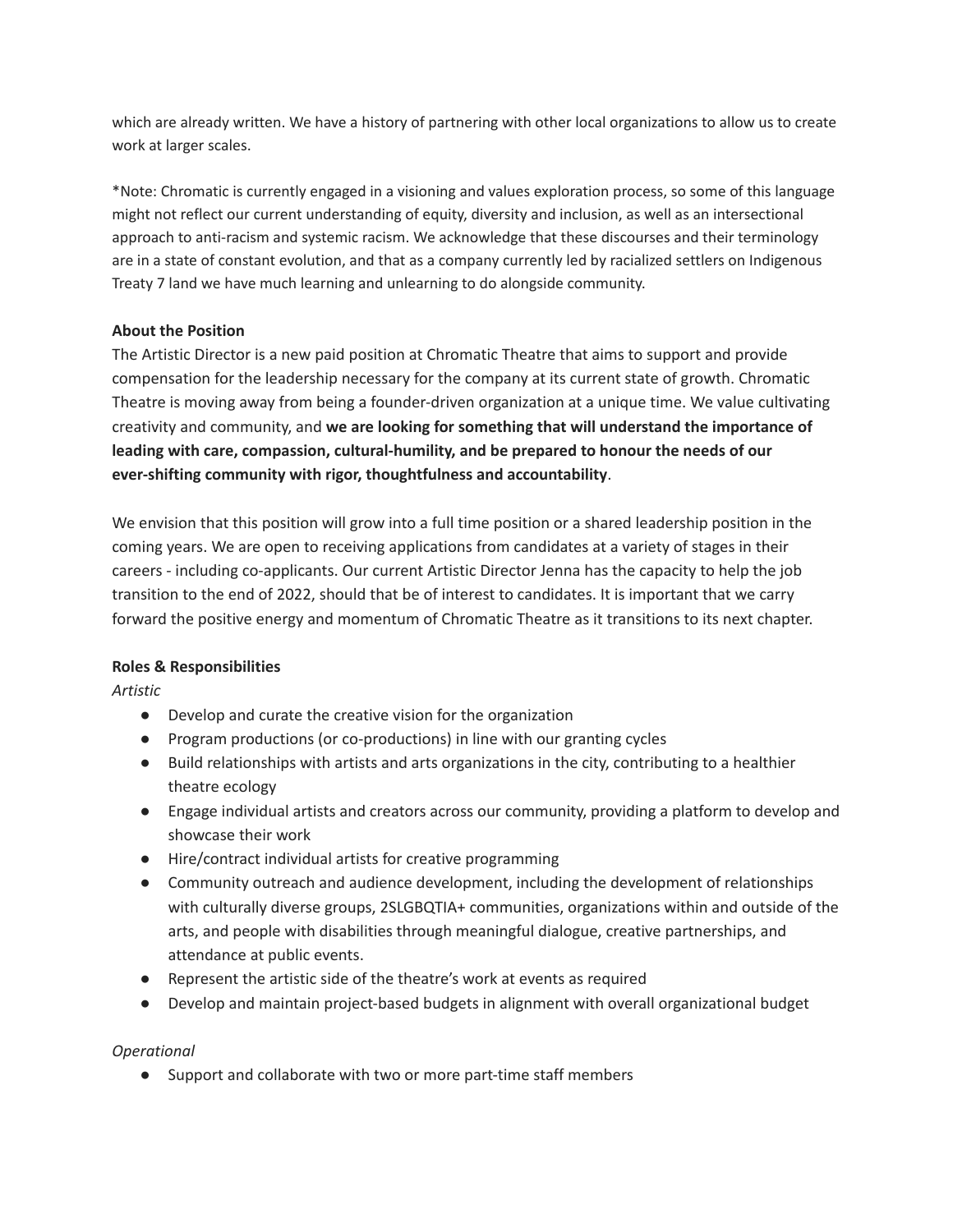- Commit to a culture of ongoing organizational learning and the implementation of an anti-oppressive work environment
- Coordinate organizational grant writing efforts at the municipal, provincial, and federal levels, as well as private foundations
- Work alongside staff members to develop/provide services to community (including creative programming, facilitation, and other initiatives)
- Work with the board of directors to develop a 5-year strategic plan for the future
- Organize fundraising efforts, including casinos
- Manage company finances, bookkeeping and budgeting in a rigorous, transparent manner
- Coordinate and remit bi-weekly payroll (*training will be provided*)
- Maintain compliance and accurate record keeping as required by Alberta Registries and the CRA (*training will be provided*)

# **Job Requirements**

*The ideal candidate will have:*

- Experience working in the theatre, understanding of the theatre-making process and the challenges and demands of a producing theatre, and willingness to learn more. \**Chromatic also values and invites perspectives from non-eurocentric theatre and performance practices and cultural contexts*.
- Proven organizational and time management skills with ability to multitask, set priorities, meet deadlines, and work under pressure
- A commitment to working with racialized communities in Mohkinstsis, including a driving curiosity for diverse perspectives and voices, artist-centred work, and a healthy artistic practice (that is inclusive of rest and community care)
- Some awareness of the national theatrical ecology, with a particular understanding of contemporary Indigenous and diverse arts perspectives, and willingness to learn more
- An interest not only in developing the capacity of this organization, but also in contributing to the growth and transformation of a theatre sector through values of antiracism and equity
- Experience in grant writing at municipal, provincial, and federal levels
- Excellent interpersonal, oral and written communication skills
- Familiarity with the suite of Google Drive applications, including Sheets, Docs, Calendar and Gmail
- Ability to take initiative and work in a self-directed manner

### *Additional Considerations:*

- Experience working in the non-profit sector is also an asset
- Lived and examined experience with equity-seeking identities and their intersections (racialized, 2SLGBTQIA+, neurodiverse, disabled, etc.) is an asset

If you don't feel like you have all of these requirements, we'd still love to see your application!

### **How to Apply**

Submit any of the following (or combination) to board@chromatictheatre.ca as your application. These are options - please choose the format(s) that you feel most comfortable with for best expressing your alignment to the role as described above: